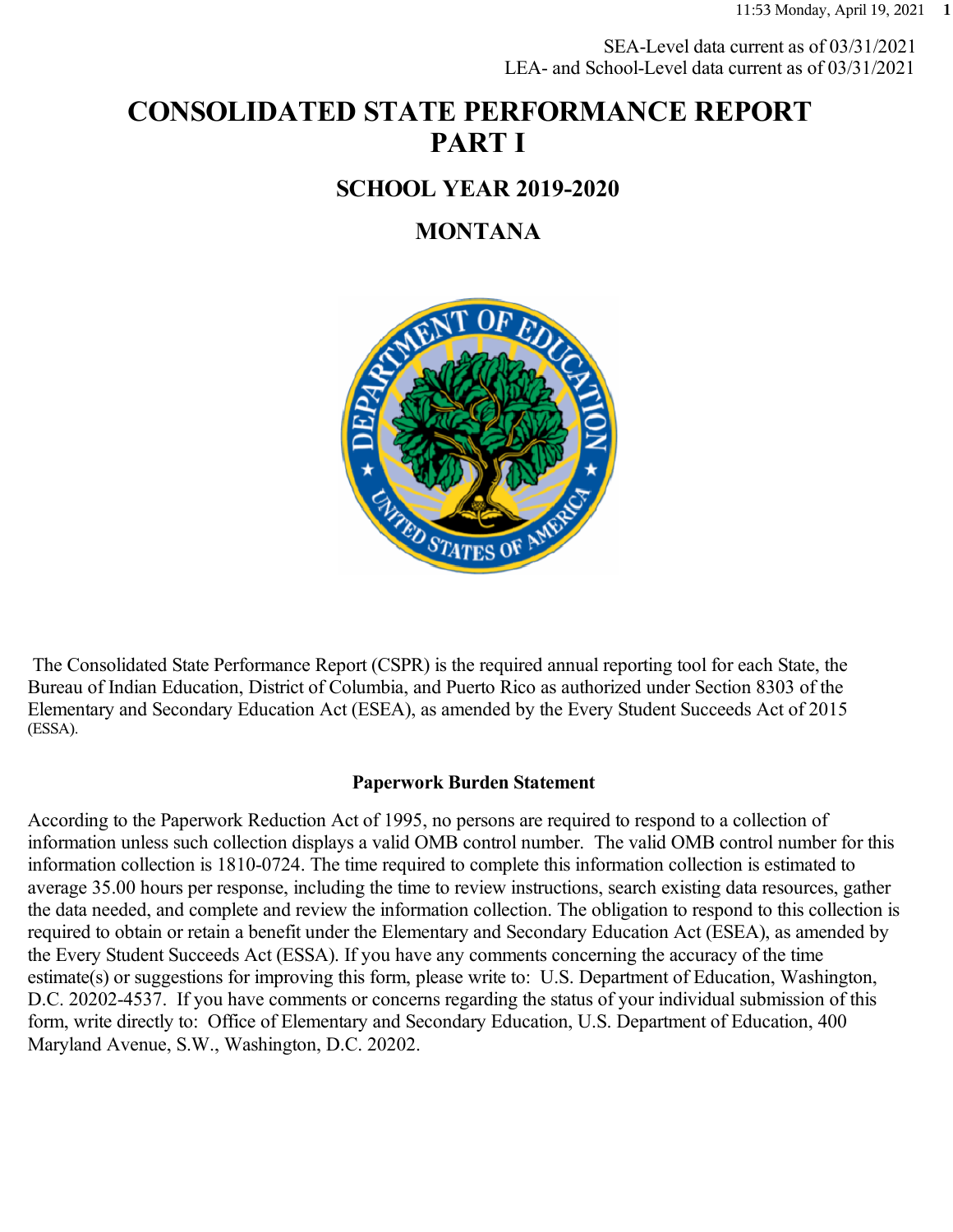## **1.1 GENERAL INFORMATION**

 This section collects data on State's Annual State Report Cards required under Section 1111(h)(1)(A) of the ESEA.

# **1.1.1 State Report Cards**

| <b>State</b> | <b>State Report Card URL</b>                                                                                                                |
|--------------|---------------------------------------------------------------------------------------------------------------------------------------------|
|              | Montana   https://nativereportsgems.opi.mt.gov/ReportServer_GEMSNative/Pages/ReportViewer.aspx?/ESSA+Report+Card/ESSA_Report_<br>Card State |

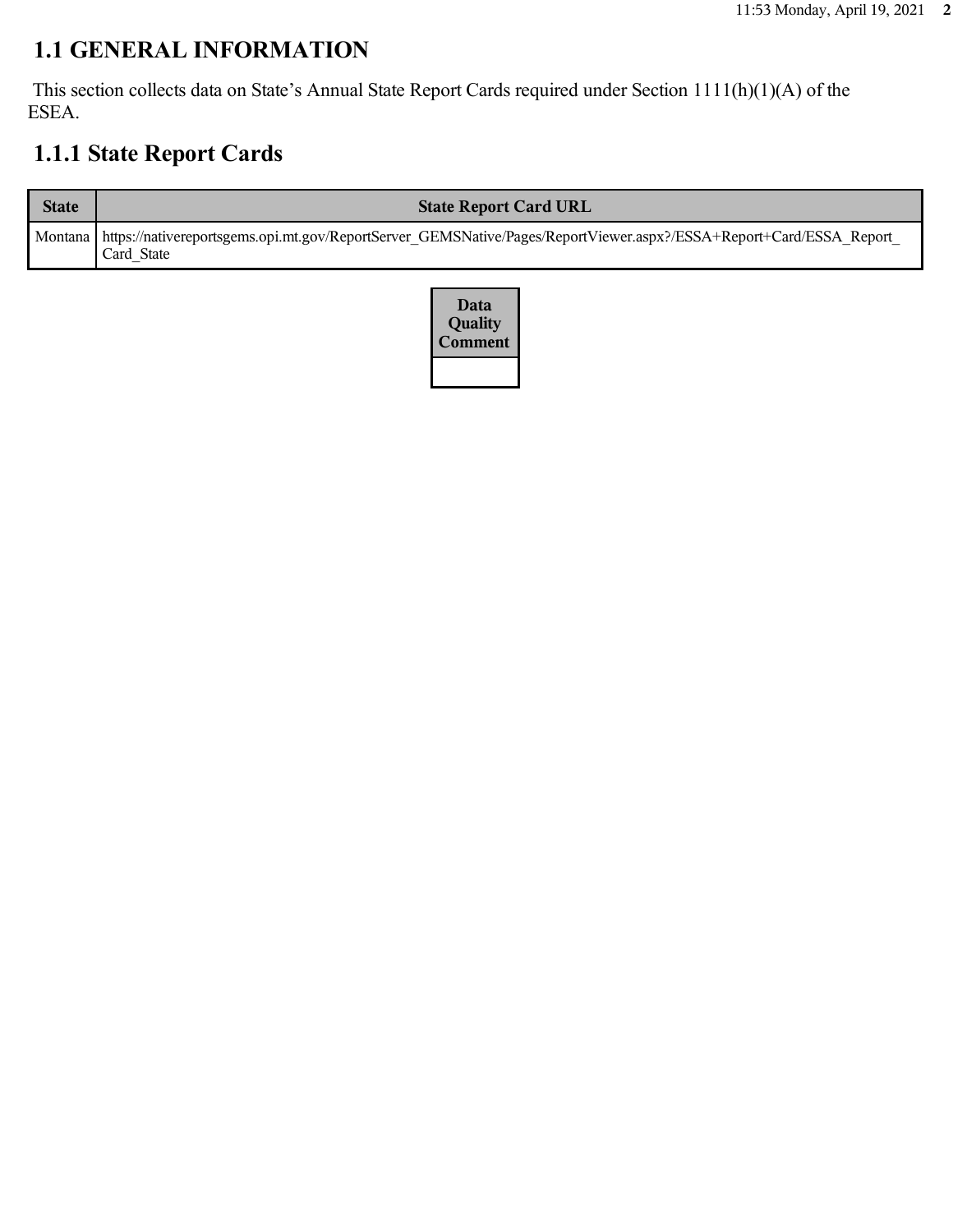## **1.3 TEACHERS**

 In the tables below, provide the number of teachers for each of the school types listed and the number of teachers who are inexperienced, emergency or provisional credentialed, or out of field. The percentages used for high- and low-poverty schools and the poverty metric used to determine those percentages are reported in the second table. Below the tables are FAQs about these data.

## **1.3.1 Inexperienced Teachers**

In the table below, provide information on the experience of teachers by poverty quartile and level.

Populated with SCH-LEVEL FS103/DG699 and FS203/DG839

| <b>State</b> | <b>School Poverty Level</b>                          | <b>Total</b><br><b>Teachers</b> | <b>Inexperienced</b><br><b>Teachers</b> | Percent<br>Inexperienced<br><b>Teachers</b> |
|--------------|------------------------------------------------------|---------------------------------|-----------------------------------------|---------------------------------------------|
|              | MONTANA   High poverty quartile school               | 2074                            | 207.05                                  | 10                                          |
|              | MONTANA Low poverty quartile school                  | 2783.56                         | 209.19                                  | 7.5                                         |
|              | MONTANA Neither high nor low poverty quartile school | 5758.6                          | 404.68                                  |                                             |
| MONTANA      | <b>Total Schools</b>                                 | 10616.16                        | 820.92                                  |                                             |

## **1.3.2 Teachers Teaching with Emergency or Provisional Credentials**

In the table below, provide information on the credentials of teachers by poverty quartile and level.

Populated with SCH-LEVEL FS103/DG699 and FS203/DG839

| <b>State</b> | <b>School Poverty Level</b>                          | <b>Total</b><br><b>Teachers</b> | <b>Teachers Teaching</b><br>with an Emergency<br>or Provisional<br><b>Credential</b> | <b>Percent Teachers</b><br>Teaching with an<br><b>Emergency or</b><br><b>Provisional</b><br><b>Credential</b> |
|--------------|------------------------------------------------------|---------------------------------|--------------------------------------------------------------------------------------|---------------------------------------------------------------------------------------------------------------|
|              | MONTANA High poverty quartile school                 | 2074                            | 123.76                                                                               | <sub>b</sub>                                                                                                  |
|              | MONTANA Low poverty quartile school                  | 2783.56                         | 78.91                                                                                | 2.8                                                                                                           |
|              | MONTANA Neither high nor low poverty quartile school | 5758.6                          | 167.61                                                                               | 2.9                                                                                                           |
|              | MONTANA Total Schools                                | 10616.16                        | 370.28                                                                               | 3.5                                                                                                           |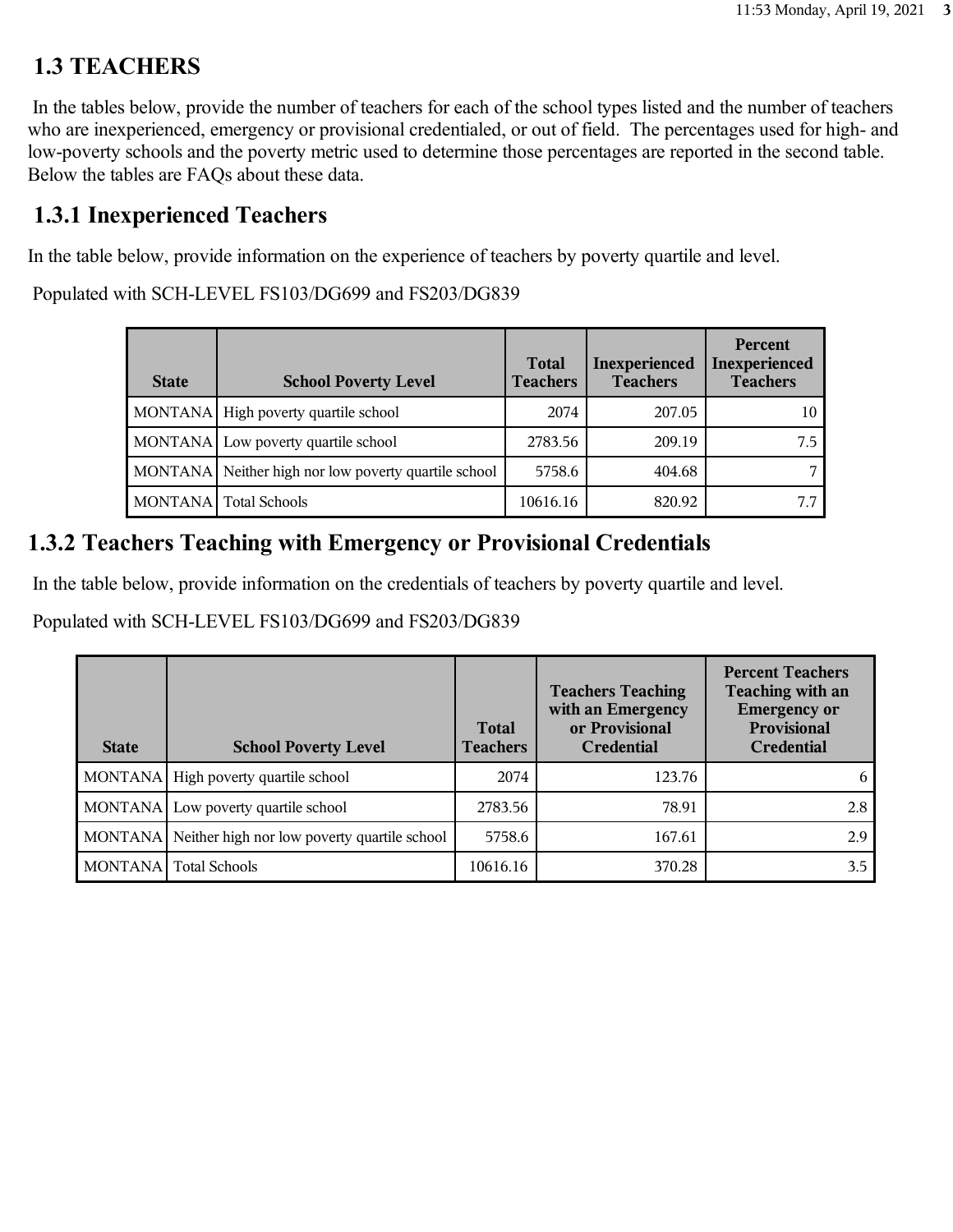## **1.3.3 Teachers Who Are Not Teaching in the Subject or Field for which they are Certified or Licensed**

 In the table below, provide information on teachers not teaching in the subject or field for which they are certified or licensed by poverty quartile and level.

Populated with SCH-LEVEL FS103/DG699 and FS203/DG839

| <b>State</b> | <b>School Poverty Level</b>                          | <b>Total</b><br><b>Teachers</b> | <b>Teachers</b><br><b>Not</b><br><b>Teaching</b><br>in Field | <b>Percent</b><br><b>Teachers</b><br><b>Not</b><br><b>Teaching</b><br>in Field |
|--------------|------------------------------------------------------|---------------------------------|--------------------------------------------------------------|--------------------------------------------------------------------------------|
| MONTANA      | High poverty quartile school                         | 2074                            | 32.51                                                        | 1.6                                                                            |
|              | MONTANA Low poverty quartile school                  | 2783.56                         | 9.48                                                         | 0.3                                                                            |
|              | MONTANA Neither high nor low poverty quartile school | 5758.6                          | 22.66                                                        | 0.4                                                                            |
| MONTANA      | <b>Total Schools</b>                                 | 10616.16                        | 64.65                                                        | 0.6                                                                            |

#### **1.3.4 Poverty Quartile Breaks**

 In the table below, provide the poverty quartiles breaks used in determining high- and low-poverty schools and the poverty metric used to determine the poverty quartiles.

| <b>High-Poverty</b><br><b>Schools</b><br>(More than<br>what $\%$ ) | Low-Poverty<br><b>Schools</b><br>(Less than<br>what $\%$ ) | <b>Poverty Metric Used</b>                                                                                                                                                                                                                                                                 |
|--------------------------------------------------------------------|------------------------------------------------------------|--------------------------------------------------------------------------------------------------------------------------------------------------------------------------------------------------------------------------------------------------------------------------------------------|
| 61                                                                 |                                                            | 28   Rank order all schools from lowest to highest on MT percentage poverty measure (Free and reduced<br>lunch number). Divide the list into four equal groups(when possible). Schools in the first are<br>low-poverty schools. Schools in the highest group are the high-poverty schools. |

#### **FAQ:How are the poverty quartiles determined?**

Rank order all schools from highest to lowest on your percentage poverty measure. Divide the list into four equal groups. Schools in the first (highest group) are high-poverty schools. Schools in the last group (lowest group) are the low-poverty schools. Generally, States use the percentage of students who qualify for the free or reduced-price lunch program for this calculation.

| Data<br>Quality<br>omment |
|---------------------------|
|                           |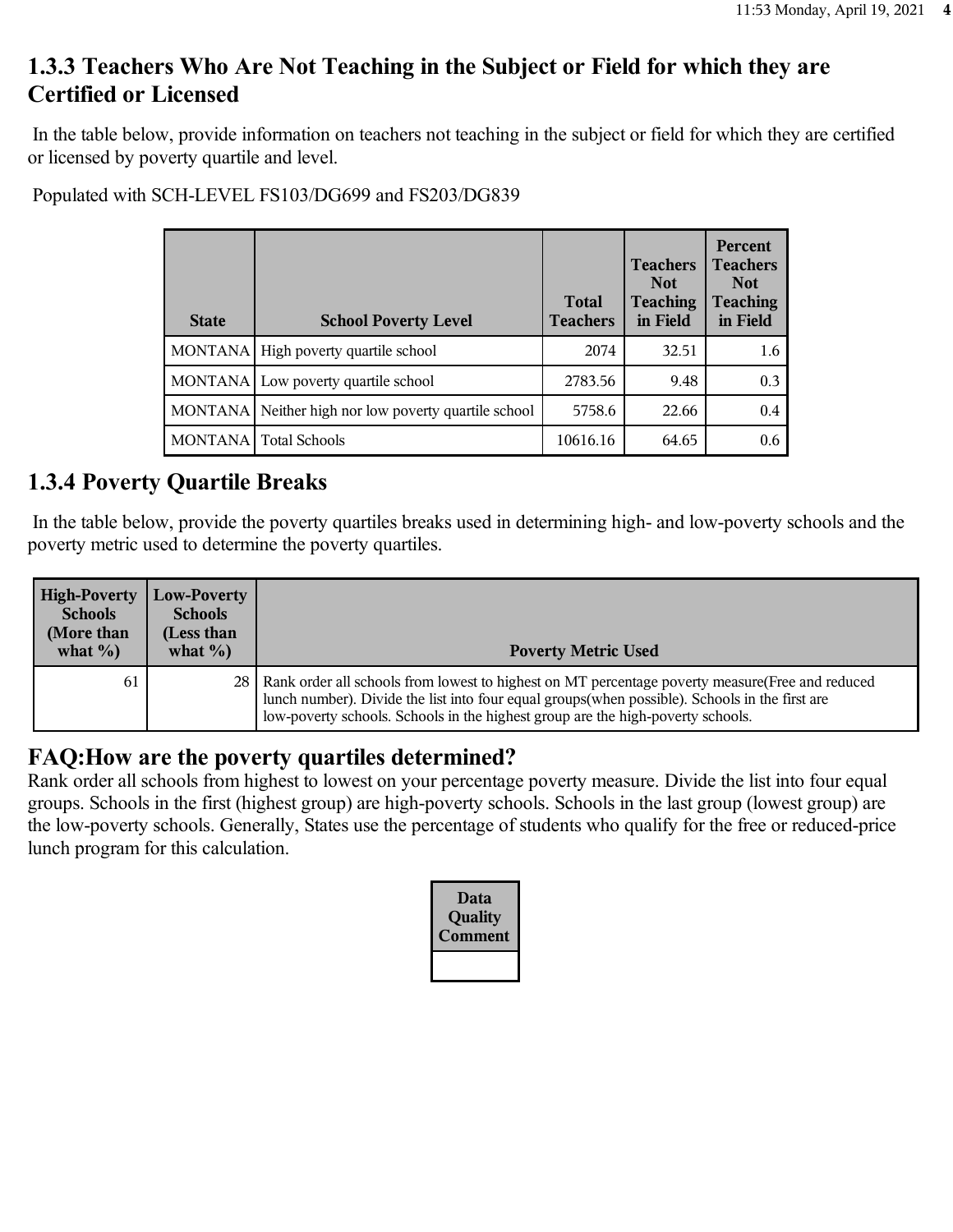# **1.4 TITLE III AND LANGUAGE INSTRUCTIONAL PROGRAMS**

This section collects annual performance and accountability data on the implementation of Title III programs.

## **1.4.1 EL Enrollment Data**

## **1.4.1.1 Number of ALL ELs Enrolled in the State**

In the table below, provide the October 1 count of ALL ELs in the State who meet the EL definition under Section 8101(21) of the ESEA.

-Include newly enrolled (recent arrivals to the U.S.) and continually enrolled ELs, whether or not they receive services in a Title III LIEP.

-Do not include students previously identified as ELs (as described in Section 1111(b)(3)(B) of the ESEA) or students who exit LIEPs based on attainment of ELP (as described in Section 3121(a)(4) of the ESEA) in the ALL EL student count in this table.

Populated with SEA-LEVEL FS141/DG678

| <b>State</b> | <b>Total ELs</b>                           |      |  |
|--------------|--------------------------------------------|------|--|
|              | MONTANA Total English Learners in State    | 3555 |  |
|              | MONTANA English Learners with Disabilities | 674  |  |

# **1.4.1.2 Number of ELs in LEAs Receiving Title III Funds**

In the table below, provide the October 1 count of ELs in the State served by LIEPs in LEAs receiving Title III funds.

Populated with SEA\_LEVEL FS116/DG648

| <b>State</b> | <b>ELs Receiving Services</b>                | # |
|--------------|----------------------------------------------|---|
|              | MONTANA English Learners Served by LIEP 2953 |   |

# **1.4.2 LIEPs**

Note: Section  $3201(7)$  – The term 'LIEP' means an instruction course – (A) in which an EL is placed for the purpose of developing and attaining English proficiency, while meeting challenging State academic standards; and (B) that may make instructional use of both English and a child's native language to enable the child to develop and attain English proficiency and may include the participation of English proficient children if such course is designed to enable all participating children to become proficient in English and a second language.

In the table below, place a check next to each type of LIEP implemented in the State, as defined under Section  $3201(7)$ , as required by Sections  $3121(a)(1)$  and  $3122(b)(1)$  of the ESEA.

Populated with SEA\_LEVEL FS116/DG849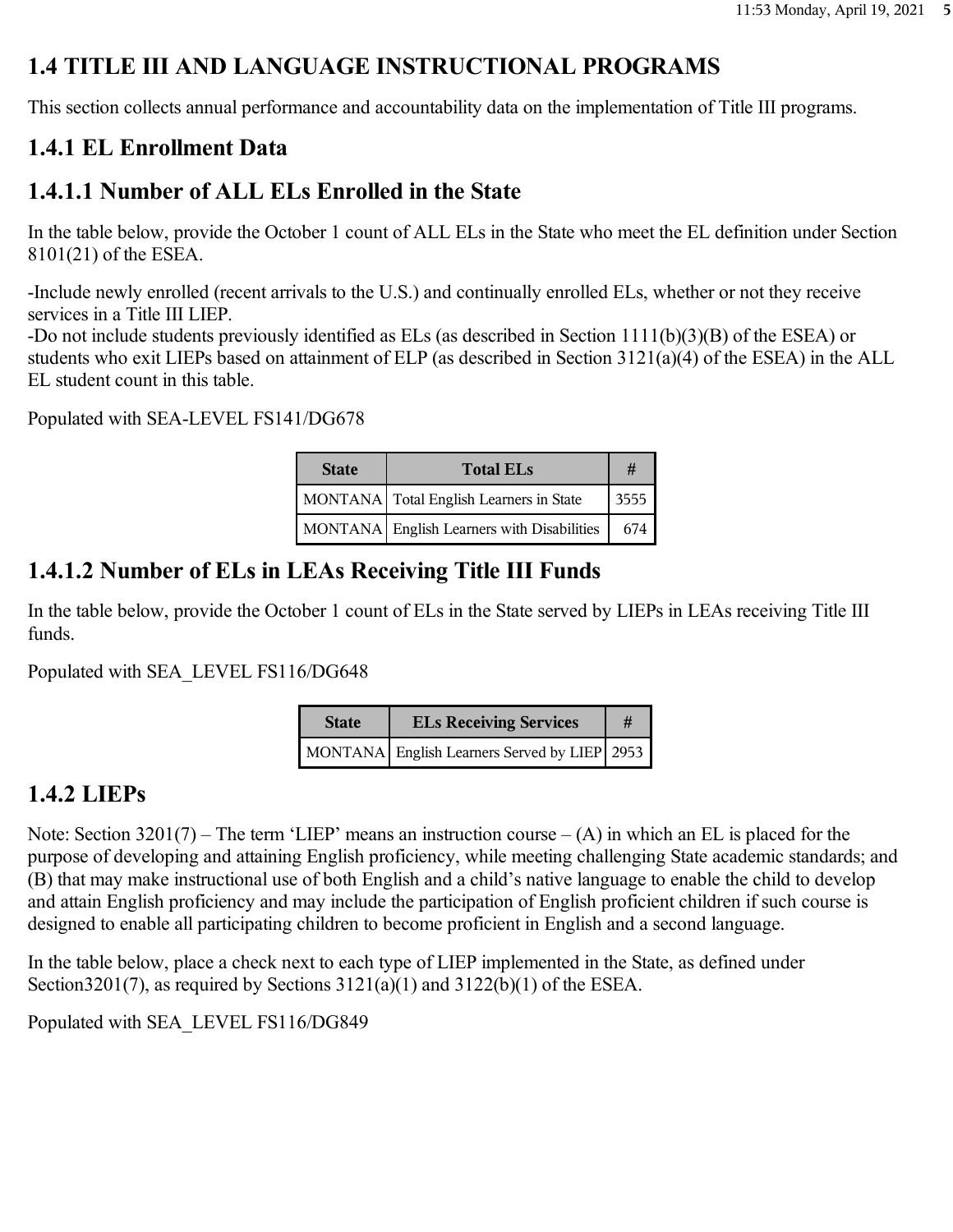| <b>State</b>       | <b>LIEP</b>                                                                | #    | <b>Language of Instruction</b>  |
|--------------------|----------------------------------------------------------------------------|------|---------------------------------|
|                    | MONTANA Content Classes with integrated ESL support                        | 2896 | English                         |
|                    | MONTANA   Dual Language or Two-way Immersion                               | 57   | English & North American Indian |
| MONTANA ESL or ELD |                                                                            |      | English                         |
|                    | MONTANA Newcomer programs                                                  |      | English                         |
| MONTANA Other      |                                                                            |      |                                 |
|                    | MONTANA Transitional Bilingual Education or Early-Exit Bilingual Education |      |                                 |

Explain in the comment box below if the State has any additional LIEPs that are not captured in the table above.

| <b>State</b> | <b>Comments</b> |
|--------------|-----------------|
| MONTANA      |                 |

| Data<br>Quality<br>Comment |
|----------------------------|
|                            |

#### **1.4.3 Most Common Languages Spoken in the State**

In the table below, provide the five most commonly spoken languages, other than English, in the State (for all ELs, not just ELs enrolled in LEAs that received Title III services). The top five languages should be determined by the highest number of ELs speaking each of the languages listed.

Populated with SEA-LEVEL FS141/DG678

| <b>State</b>   | Language              | #<br><b>ELs</b> |
|----------------|-----------------------|-----------------|
| <b>MONTANA</b> | English               | 2317            |
| <b>MONTANA</b> | German                | 431             |
| <b>MONTANA</b> | Spanish; Castilian    | 390             |
| <b>MONTANA</b> | North American Indian | 77              |
| <b>MONTANA</b> | Chinese               |                 |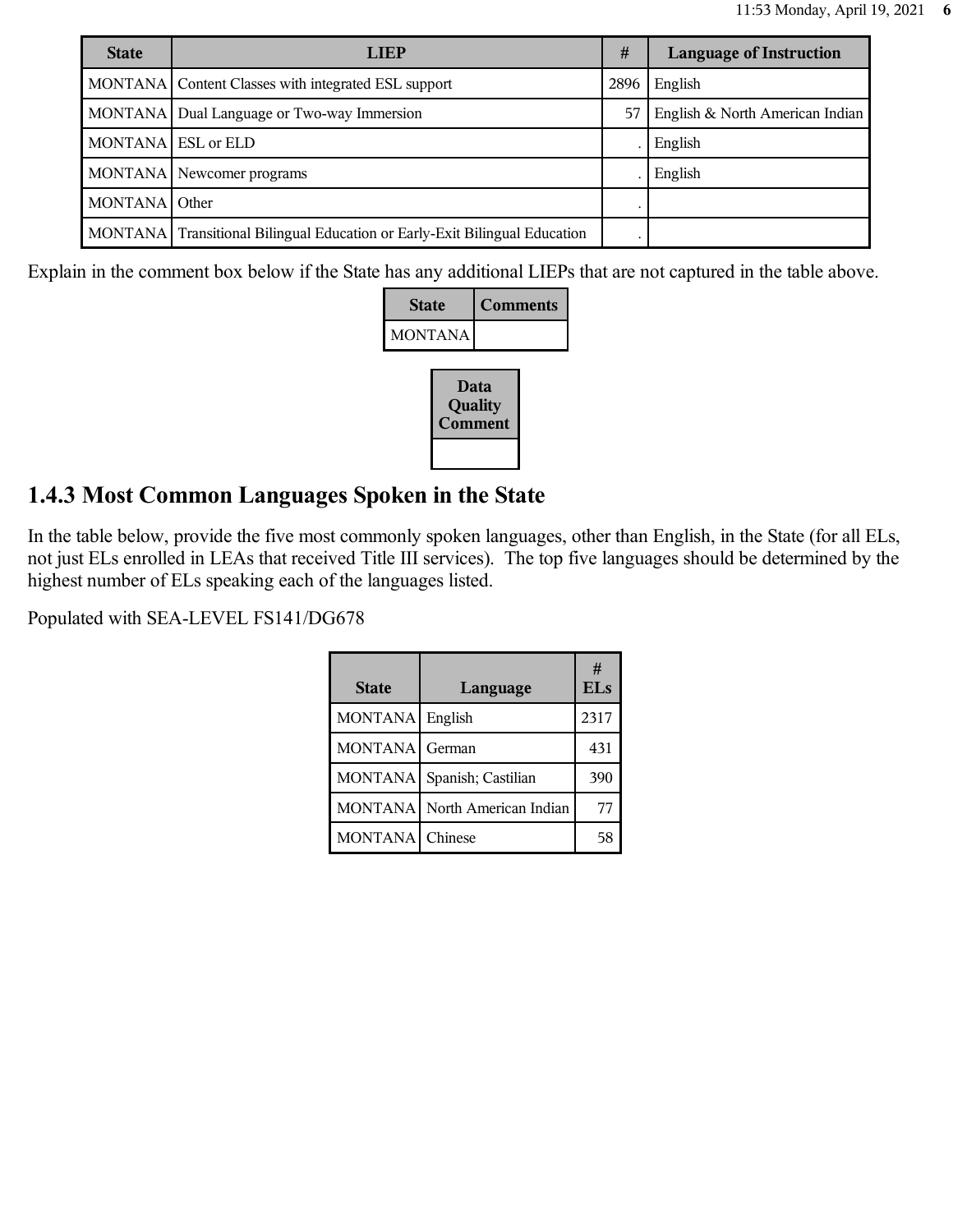## **1.4.4 Teacher Information and Professional Development**

This section collects information about teachers as required under Section 3122 (b)(5) of the ESEA.

In the table below, report the unduplicated headcount of teachers who are working in LIEPs as defined under Section 3302(7) of the ESEA and reported in CSPR Section 1.4.2( LIEPs) even if they are not paid with Title III funds.

Populated with SEA-LEVEL FS067/DG422

| <b>State</b>   | Number of teachers serving<br>in LIEPs in LEAs receiving<br><b>Title III funds</b> | Number of certified,<br>licensed or endorsed<br>teachers serving in LIEP in<br><b>LEAs receiving Title III</b><br>funds | <b>How many ESL</b><br>bilingual education<br>endorsed teachers will be<br>needed for the succeeding 5<br>fiscal years |
|----------------|------------------------------------------------------------------------------------|-------------------------------------------------------------------------------------------------------------------------|------------------------------------------------------------------------------------------------------------------------|
| <b>MONTANA</b> | 1132                                                                               | 1132.00                                                                                                                 | 350                                                                                                                    |
|                |                                                                                    | Data<br><b>Quality</b><br><b>Comment</b>                                                                                |                                                                                                                        |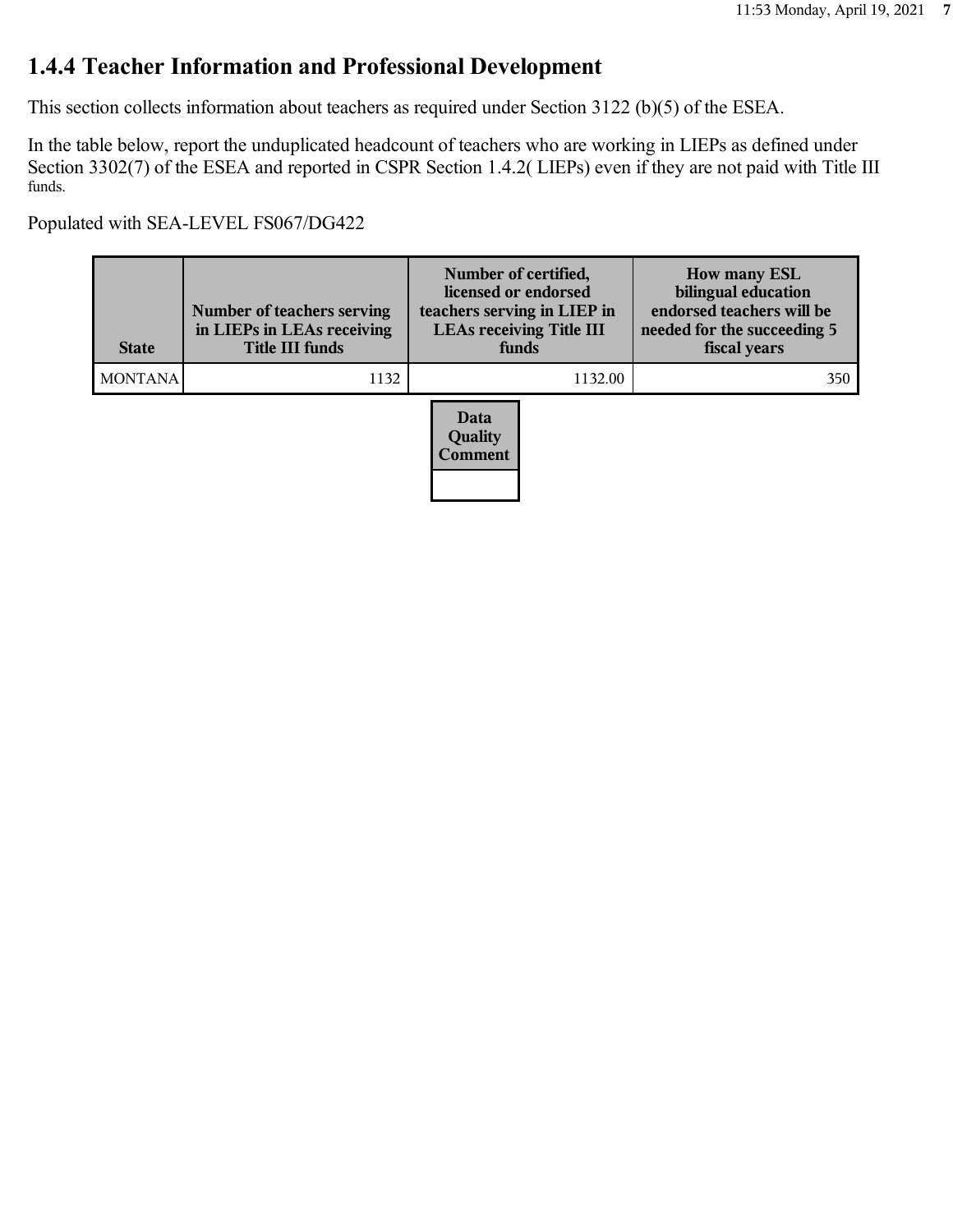## **1.4.5 Activities of Subgrantees Related to the Teaching and Learning of ELs**

This section aggregates data on LEA-level activities that support the education of ELs with Title III funds.

In the tables below, provide information about allowable activities conducted under Section 3115 of the ESEA.

| <b>State</b>    | <b>Activities of LEAs</b>                                                                           | <b>Number</b><br>of LEAs |
|-----------------|-----------------------------------------------------------------------------------------------------|--------------------------|
| MONTANA         | Supporting the development and implementation of LIEPs                                              | 21                       |
| MONTANA         | Enhancing existing LIEPs and programs for restructuring and reforming schools with ELs              | $\theta$                 |
| MONTANA         | Supporting implementation of school wide programs                                                   | 30                       |
|                 | MONTANA Professional development to teachers and other personnel serving ELs                        | 19                       |
|                 | MONTANA Parent and community engagement activities                                                  | 4                        |
| MONTANA         | Supporting the development and implementation of pre-school programs                                | $\theta$                 |
| <b>MONTANAI</b> | Improving LIEPs by upgrading curricula, instructional materials, software and assessment procedures | 8                        |
|                 | MONTANA   Improving instruction of ELs with disabilities                                            | $\theta$                 |
| MONTANA         | Providing tutorials, career and technical education                                                 | $\theta$                 |
| <b>MONTANA</b>  | Offering programs to help ELs achieve success in post-secondary education                           | $\theta$                 |
| MONTANA Other   |                                                                                                     | $\Omega$                 |

If State reports a nonzero count of LEAs under "Other", please describe the activities that were conducted during SY2018-19 in the comment box below.

| <b>State</b>   | <b>Comment</b> |
|----------------|----------------|
| <b>MONTANA</b> |                |
|                |                |

| Data<br>Quality<br><b>Comment</b> |  |
|-----------------------------------|--|
|                                   |  |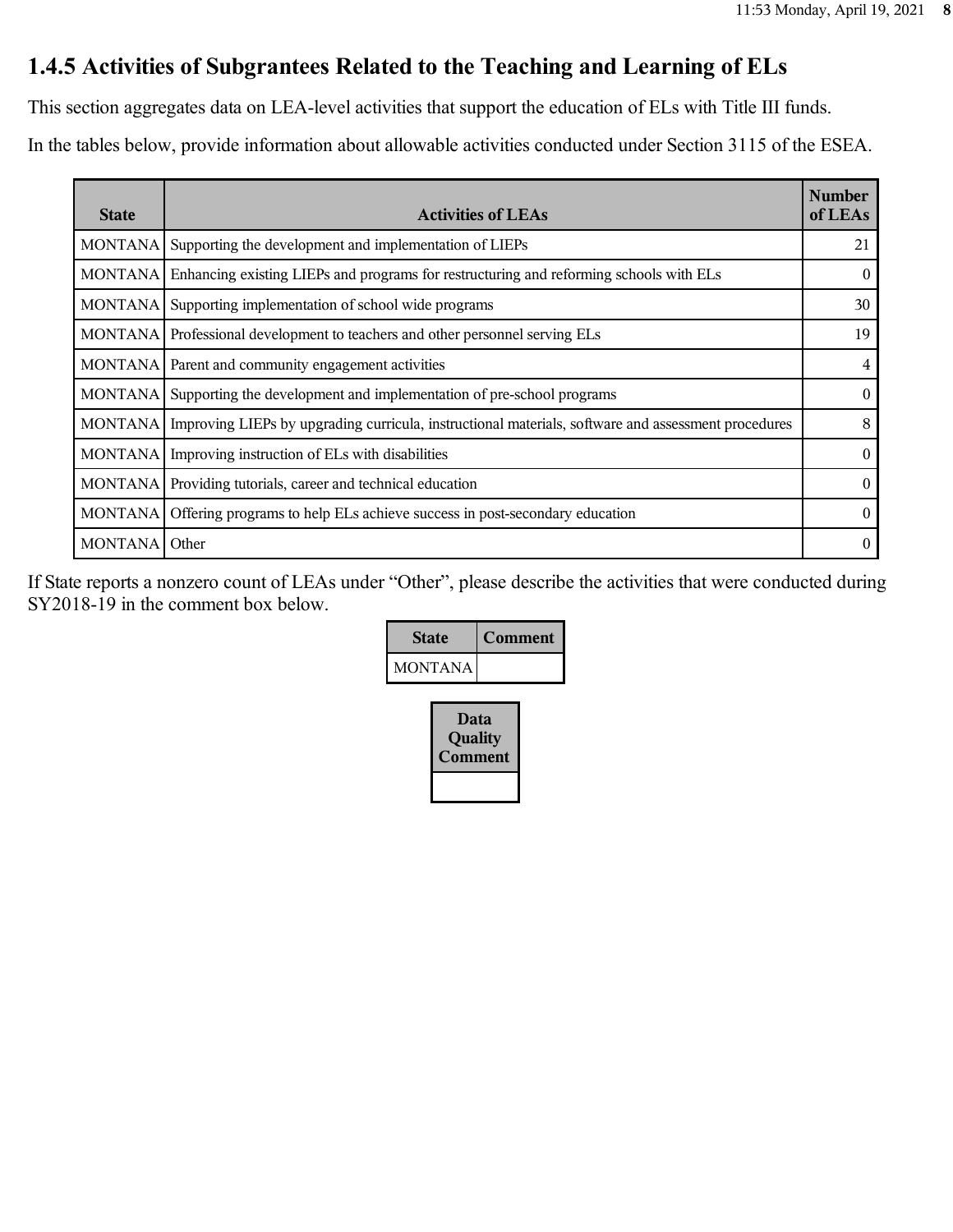#### **1.4.6 Assistance Provided by SEAs**

Provide information on technical assistance and other forms of assistance provided by the SEA to LEAs that are receiving Title III subgrants.

| <b>State</b>  | <b>Activities</b>                                                                                                                                                                                  | <b>Check</b><br>all<br>that<br>apply |
|---------------|----------------------------------------------------------------------------------------------------------------------------------------------------------------------------------------------------|--------------------------------------|
|               | MONTANA Identifying and implementing effective LIEPs and curricula for teaching English learners                                                                                                   | X                                    |
|               | MONTANA   Helping ELs meet the same challenging State academic standards that all children are expected to meet                                                                                    | X                                    |
|               | MONTANA I Identifying or developing, and implementing, measures of English proficiency                                                                                                             | $\boldsymbol{\mathrm{X}}$            |
|               | MONTANA Strengthening and increasing parent, family, and community engagement in programs that serve ELs                                                                                           | X                                    |
|               | MONTANA Providing recognition, which may include providing financial awards, to recipients of subgrants under section 3115<br>that have significantly improved the achievement and progress of ELs |                                      |
| MONTANA Other |                                                                                                                                                                                                    |                                      |

If "Other" is checked, please provide information in the comment box below on the types of technical assistance provided by the SEA to LEAs that aren't captured by the first five types of activities in the table.

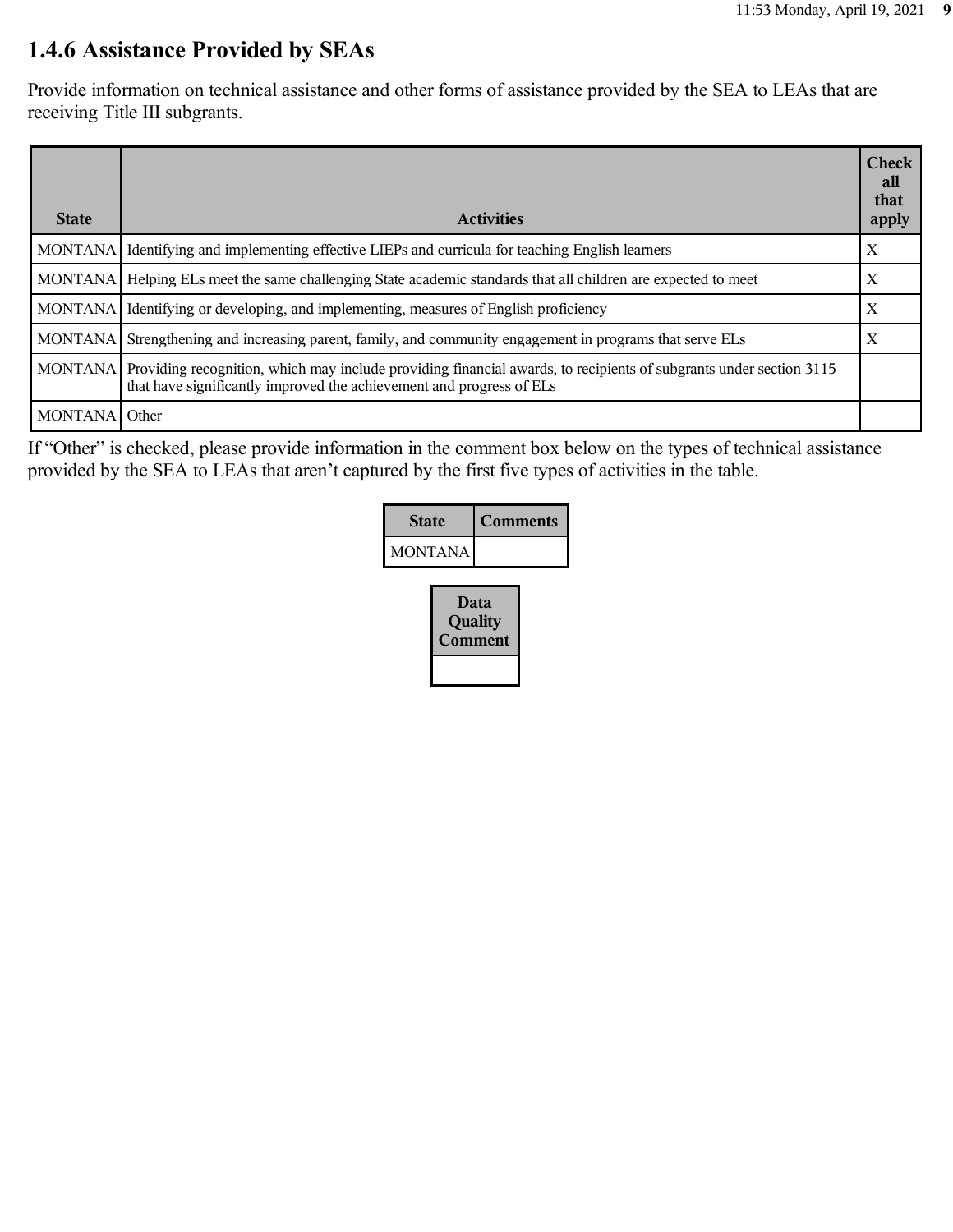#### **1.4.7 Education Programs and Activities for Immigrant Students**

In the table below, report the unduplicated number of immigrant students enrolled in schools in the State and the number of immigrant students in LEAs receiving funds under Section 3114(d) of the ESEA.

Note: Not all immigrant students are ELs.

Populated with SEA-LEVEL FS045/DG519

| <b>State</b>   | Immigrant<br><b>Students</b><br><b>Enrolled</b> | <b>Immigrant Students</b><br>in LEAs receiving<br>funds under Section<br>3114(d) | <b>Number</b><br>of<br>3114(d)(1)<br><b>Subgrants</b> |
|----------------|-------------------------------------------------|----------------------------------------------------------------------------------|-------------------------------------------------------|
| <b>MONTANA</b> | 277                                             | 70                                                                               | 21'                                                   |

If State reports zero (0) students in LEAs receiving funds under Section 3114(d) or the ESEA or zero (0) subgrants, explain in comment box below.

| <b>State</b>   | <b>Comments</b> |  |
|----------------|-----------------|--|
| <b>MONTANA</b> |                 |  |
|                | Data<br>Quality |  |

**Comment**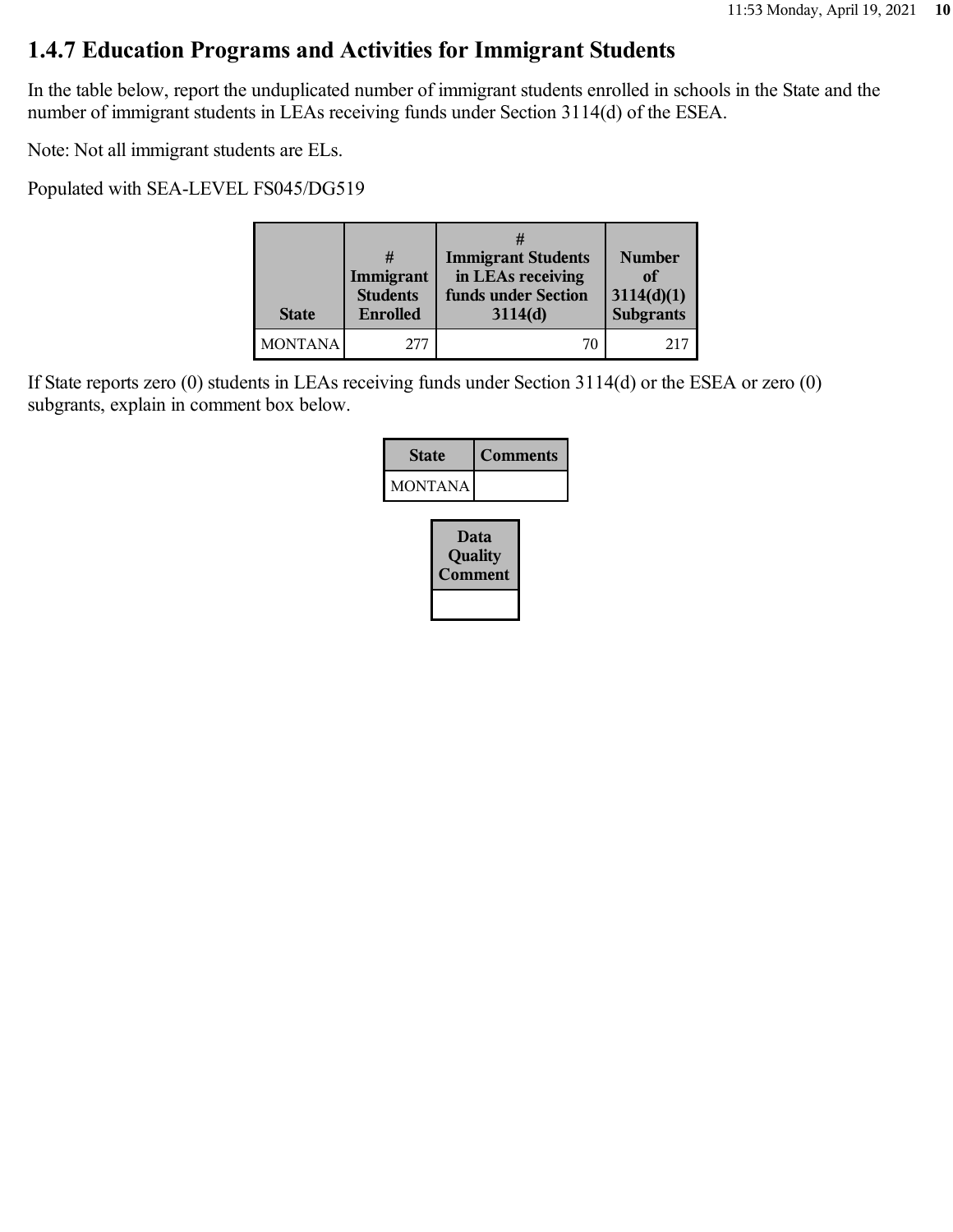#### **Table 1.4.7 Definitions:**

**1. Immigrant Students Enrolled:** Number of students who meet the definition of immigrant children and youth under Section 3201(5) of the ESEA and enrolled in the elementary or secondary schools in the State. **2. Immigrant Students in LEAs receiving funds under Section 3114(d):** Number of immigrant students enrolled in LEAs receiving funds reserved for immigrant education programs/activities under Section 3114(d) of the ESEA. This number should not include immigrant students who are enrolled in an LEA that receives Title III funds under Section 3114(a) of the ESEA, but not Section 3114(d) of the ESEA.

**3. 3114(d) Subgrants:** Number of subgrants made in the State under Section 3114(d) of the ESEA, with funds reserved for immigrant children and youth. Do not include in the count LEAs that receive Title III English language acquisition subgrants made under Section 3114(a) of the ESEA, but that do not receive subgrants under Section 3114(d) of the ESEA, even if immigrant students are enrolled in those LEAs.

#### **1.4.8 State Subgrant Activities**

This section collects data on State subgrant activities.

#### **1.4.8.1 State Subgrant Process**

In the table below, report the time between when the State receives the Title III allocation from the U.S. Department of Education (ED), normally on July 1 of each year for the upcoming school year, and the time when the State distributes these funds to subgrantees for the intended school year. Dates must be submitted using the MM/DD/YY format.

Example: State received SY2018-19 funds July 1, 2018, and then made these funds available to subgrantees on August 1, 2018, for SY 2018-19 programs. Then the "# of days/\$\$ Distribution" is 30 days.

| <b>State</b>            | Date<br><b>State</b><br><b>Received</b><br><b>Allocation</b> | <b>Date Funds</b><br><b>Available to</b><br><b>Subgrantees</b> | $#$ Days<br>\$\$<br><b>Distribution</b> |
|-------------------------|--------------------------------------------------------------|----------------------------------------------------------------|-----------------------------------------|
| <b>MONTANA</b> 7/1/2019 |                                                              | 7/9/2019                                                       |                                         |

| Data<br>Quality<br>Comment |
|----------------------------|
|                            |

**Table 1.4.8.1 Definitions:**

**1. Date State Received Allocation:** Date the State receives the Title III allocation from ED.

**2. Date Funds Available to Subgrantees:** Date that Title III funds are available to approved subgrantees. **3. # of Days/\$\$ Distribution** Average number of days for States receiving Title III funds to make subgrants to subgrantees beginning from July 1 of each year, except under conditions where funds are being withheld.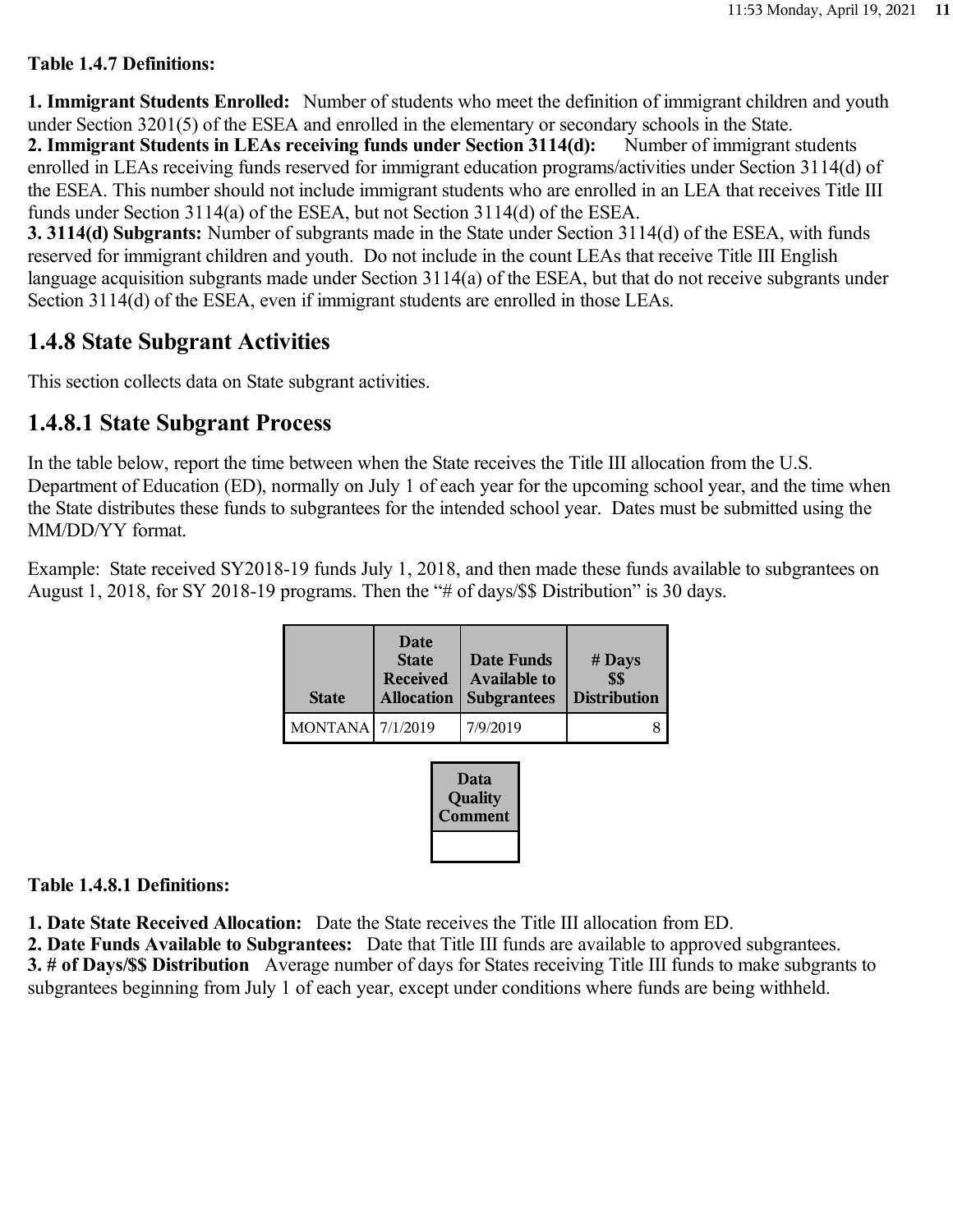#### **1.4.8.2 Steps to Shorten the Distribution of Title III Funds to Subgrantees**

In the comment box below, describe how your State can shorten the process of distributing Title III funds to subgrantees.

| <b>State</b> | <b>Comments</b>                                                                                                                                                                                                             |
|--------------|-----------------------------------------------------------------------------------------------------------------------------------------------------------------------------------------------------------------------------|
|              | MONTANA Beginning from July 1 as stated above, Montana had only 8 days before the Title III funds were made available to subgrantees.<br>This is a reasonable amount of time and the process does not need to be shortened. |

#### **1.4.9 Title III Subgrantees**

This section collects data on the performance of Title III subgrantees.

## **1.4.9.1 Termination of Title III Language Instruction Educational Programs**

This section collects data on the termination of Title III programs or activities as required by Section 3122(b)(7) of the ESEA.

| <b>State</b>   | Were any Title III language<br>instruction educational<br>programs or activities<br>terminated for failure to<br>reach program goals? |  |
|----------------|---------------------------------------------------------------------------------------------------------------------------------------|--|
| <b>MONTANA</b> | $\overline{N}$                                                                                                                        |  |
|                | Data<br>Quality<br>Comment                                                                                                            |  |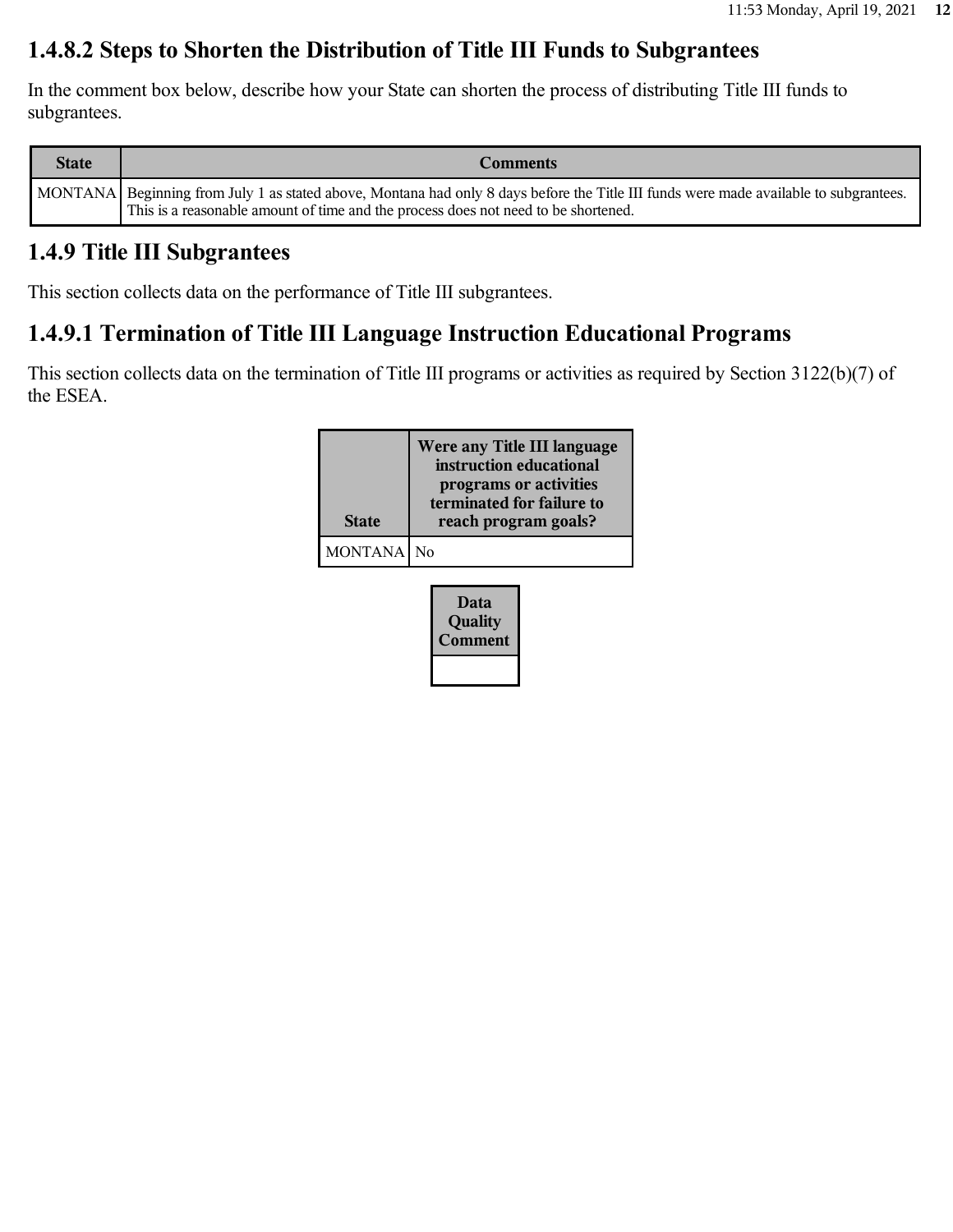# **1.5 PERSISTENTLY DANGEROUS SCHOOLS**

In the table below, provide the number of schools identified as persistently dangerous, as determined by the State, by the start of the school year. For further guidance on persistently dangerous schools, refer to Section B "Identifying Persistently Dangerous Schools" in the Unsafe School Choice Option Non-Regulatory Guidance, available at: http://www.ed.gov/policy/elsec/guid/unsafeschoolchoice.pdf.

Populated with SCH-LEVEL FS130/DG36; Note a table will only appear if the State reported at least one school as persistently dangerous.

# **1.6 EDUCATION FOR HOMELESS CHILDREN AND YOUTHS PROGRAM**

This section collects data on homeless children and youth and the McKinney-Vento grant program.

In the table below, provide the following information about the number of LEAs in the State who reported data on homeless children and youth and the McKinney-Vento program. The totals will be automatically calculated.

Populated with LEA-LEVEL FS170/DG754

| <b>State</b> | <b>LEAs</b>                      | #   | #<br><b>LEAs</b><br>Reporting<br>Data |
|--------------|----------------------------------|-----|---------------------------------------|
|              | MONTANA   LEAs without subgrants | 456 | 456                                   |
|              | MONTANA   LEAs with subgrants    | 28  | 28                                    |



# **1.6.1 All LEAs (with and without McKinney-Vento subgrants)**

The following questions collect data on homeless children and youth in the State.

## **1.6.1.1 Homeless Children and Youth**

In the table below, provide the number of homeless children and youth by grade level enrolled in public school at any time during the regular school year. The totals will be automatically calculated.

Populated with SEA-LEVEL FS118/DG655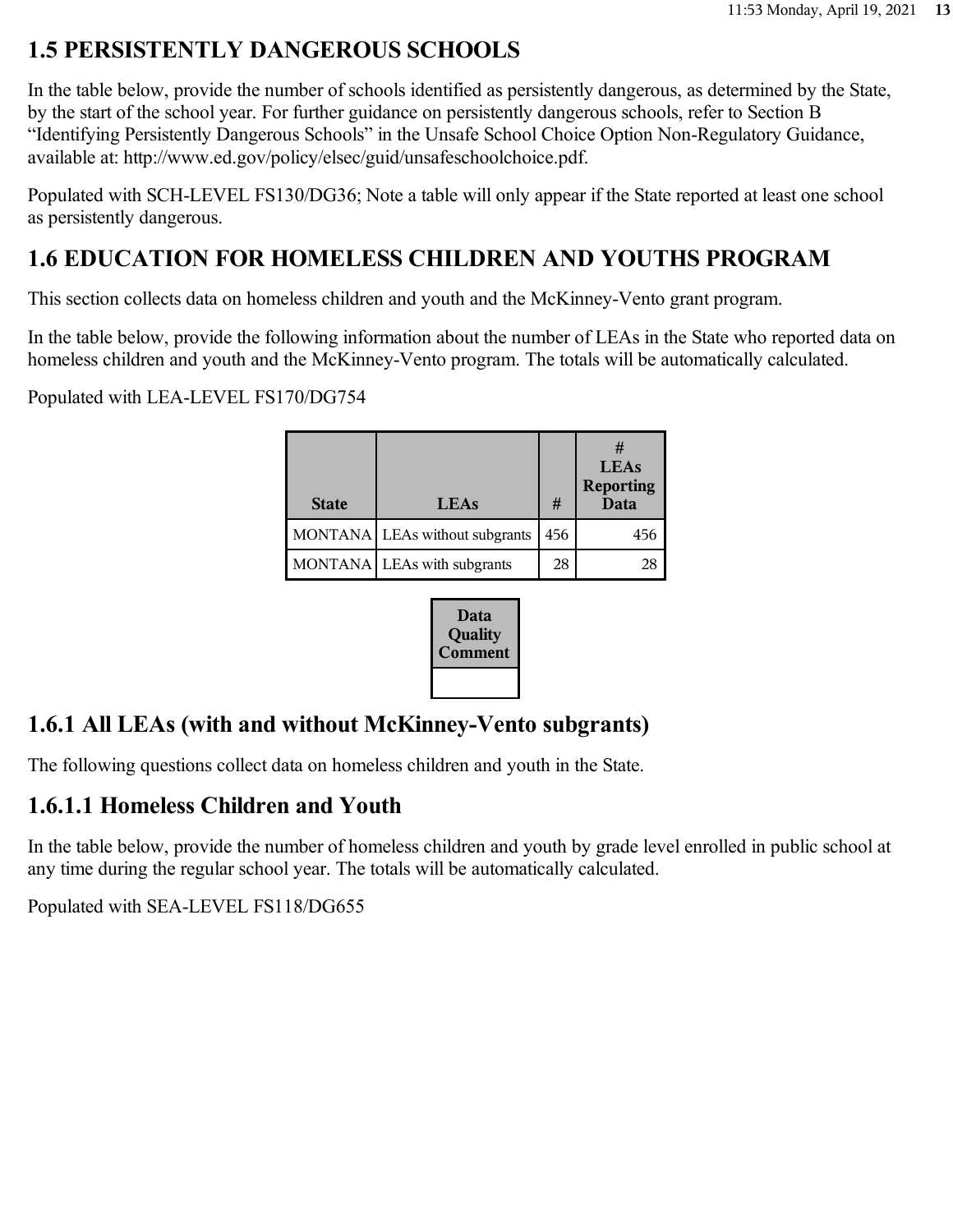| <b>State</b>   | <b>Grade Level</b>                     | Number of<br><b>Homeless Enrolled</b><br><b>Students</b> |
|----------------|----------------------------------------|----------------------------------------------------------|
| <b>MONTANA</b> | Age 3 through 5 (not Kindergarten)     | 29                                                       |
| <b>MONTANA</b> | Grade 1                                | 322                                                      |
| <b>MONTANA</b> | Grade 10                               | 313                                                      |
| <b>MONTANA</b> | Grade 11                               | 247                                                      |
| <b>MONTANA</b> | Grade 12                               | 373                                                      |
| <b>MONTANA</b> | Grade 2                                | 342                                                      |
| <b>MONTANA</b> | Grade 3                                | 332                                                      |
| <b>MONTANA</b> | Grade 4                                | 328                                                      |
| <b>MONTANA</b> | Grade 5                                | 320                                                      |
| <b>MONTANA</b> | Grade 6                                | 304                                                      |
| <b>MONTANA</b> | Grade 7                                | 312                                                      |
| <b>MONTANA</b> | Grade 8                                | 318                                                      |
| <b>MONTANA</b> | Grade 9                                | 354                                                      |
| <b>MONTANA</b> | Kindergarten                           | 371                                                      |
| <b>MONTANA</b> | Ungraded                               | $\Omega$                                                 |
| <b>MONTANA</b> | No category code available or required | 4265                                                     |

## **1.6.1.2 Primary Nighttime Residence of Homeless Children and Youth**

In the table below, provide the number of homeless children and youth by primary nighttime residence enrolled in public school at any time during the regular school year. The primary nighttime residence should be the student's nighttime residence when he/she was identified as homeless. The totals will be automatically calculated.

Populated with SEA-LEVEL FS118/DG655

| <b>State</b>   | <b>Primary Nighttime</b><br><b>Residence Type</b> | <b>Number of Homeless</b><br><b>Enrolled Students Who Are</b><br><b>Unaccompanied Homeless</b><br>Youth | Number of<br><b>Homeless Enrolled</b><br><b>Students</b> |
|----------------|---------------------------------------------------|---------------------------------------------------------------------------------------------------------|----------------------------------------------------------|
|                | MONTANA Doubled Up                                | 575                                                                                                     | 3183                                                     |
|                | MONTANA Hotels/Motels                             | 9                                                                                                       | 300                                                      |
| MONTANA        | Sheltered                                         | 35                                                                                                      | 342                                                      |
| <b>MONTANA</b> | Unsheltered                                       | 32                                                                                                      | 439                                                      |